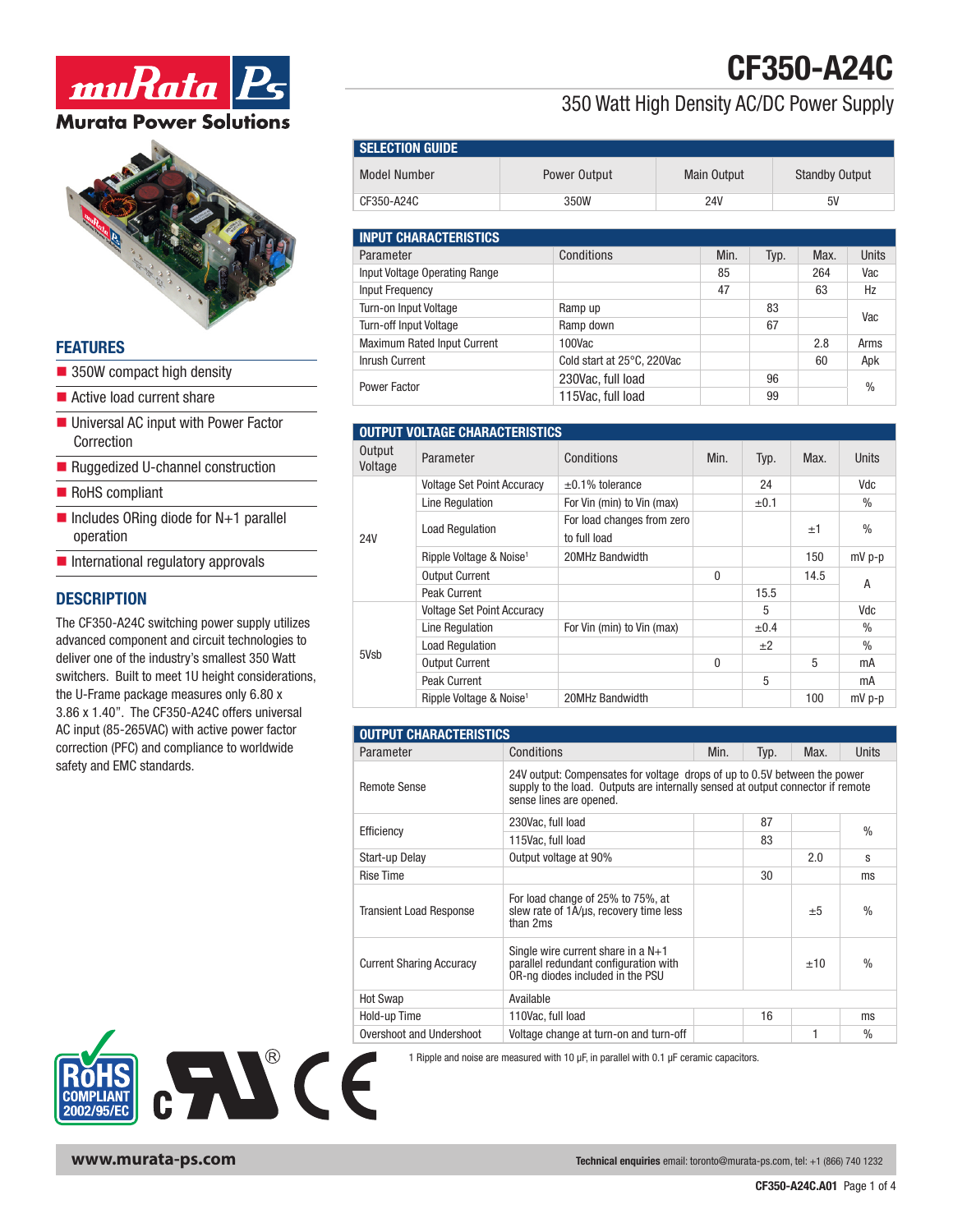

# CF350-A24C

#### 350 Watt High Density AC/DC Power Supply

| <b>GENERAL CHARACTERISTICS</b> |                                                                                                         |       |      |      |               |
|--------------------------------|---------------------------------------------------------------------------------------------------------|-------|------|------|---------------|
| Parameter                      | Conditions                                                                                              | Min.  | Typ. | Max. | Units         |
| Storage Temperature Range      | Non-condensing                                                                                          | $-25$ |      | 85   |               |
| Operating Temperature Range    | Derating linearly to 70°C with 50% derating                                                             | $-5$  |      | 50   | °C            |
| <b>Temperature Coefficient</b> | $\pm 0.02\%$ /°C                                                                                        | 0     |      | 70   |               |
| Cooling                        | 150W free convection cooling (base plate cooling). 350W forced air cooling (250 LFM min.)               |       |      |      |               |
| <b>Operating Humidity</b>      | Non-condensing                                                                                          | 5     |      | 95   | $\frac{0}{0}$ |
| <b>Storage Humidity</b>        | Non-condensing                                                                                          | 5     |      | 90   |               |
| Altitude                       | Operating 10,000 ft. Non- operating 40,000 ft.                                                          |       |      |      |               |
| Vibration                      | Three orthoganol axes at 1 octave/min, 5 min dwell at four major resonances at 0.75G peak, 5Hz to 500Hz |       |      |      |               |
| <b>MTBF</b>                    | Calculated per Bellcore 332, issue 6 specif-<br>cation at $Ta = 30^{\circ}C$                            | 300   |      |      | <b>Khrs</b>   |
| <b>Safety Approvals</b>        | UL 60950, CSA C22.2-234, Level 3, EN-60950, Class 1, SELV CE-Mark                                       |       |      |      |               |
| Input Fuse                     | Power Supply has internal line fuse: IEC type 6.3A 250Vac Quick Act                                     |       |      |      |               |
| <b>Switching Frequency</b>     |                                                                                                         | 85    |      | 90   | kHz           |
| Weight                         | 720q max (27oz)                                                                                         |       |      |      |               |

| <b>PROTECTION CHARACTERISTICS</b> |                                                                                                                                          |      |      |      |       |
|-----------------------------------|------------------------------------------------------------------------------------------------------------------------------------------|------|------|------|-------|
| Parameter                         | Conditions                                                                                                                               | Min. | Tvp. | Max. | Units |
| Over Temperature                  | Shutdown due to excessive internal temperature $95 \pm 5^{\circ}$ C automatic recovery.                                                  |      |      |      |       |
| Over Voltage                      | Outputs shut down at 125% of nominal (Latched Shut-Down) AC input must recycle to re-start.                                              |      |      |      |       |
| Over Current                      | 24V output: 110 to 130% of Imax, constant current limit; automatic recovery. Long-term fail condistion shall<br>not cause damage to PSU. |      |      |      |       |

| <b>ISOLATION CHARACTERISTICS</b>        |                                                                        |      |      |      |       |
|-----------------------------------------|------------------------------------------------------------------------|------|------|------|-------|
| Parameter                               | Conditions                                                             | Min. | Typ. | Max. | Units |
|                                         | Input to Output - Reinforced                                           | 3000 |      |      | Vrms  |
| Insulation Safety Rating / Test Voltage | Input to Chassis - Basic                                               | 1500 |      |      | Vrms  |
| Isolation                               | Output to Chassis                                                      | 100  |      |      | Vdc   |
| <b>Material Flammability</b>            | UL 94V-0                                                               |      |      |      |       |
| Grounding                               | Output RTN's not connected to chassis and. 24V RTN and 5V RTN shorted. |      |      |      |       |

| <b>CONTROL SIGNALS</b> |                                                                                        |
|------------------------|----------------------------------------------------------------------------------------|
| Status                 | <b>Description</b>                                                                     |
| Inhibit                | Active low, all output shut down.                                                      |
| Power OK (DC Fail)     | Open collector active low when any of the outputs drop below 10% of its nominal value. |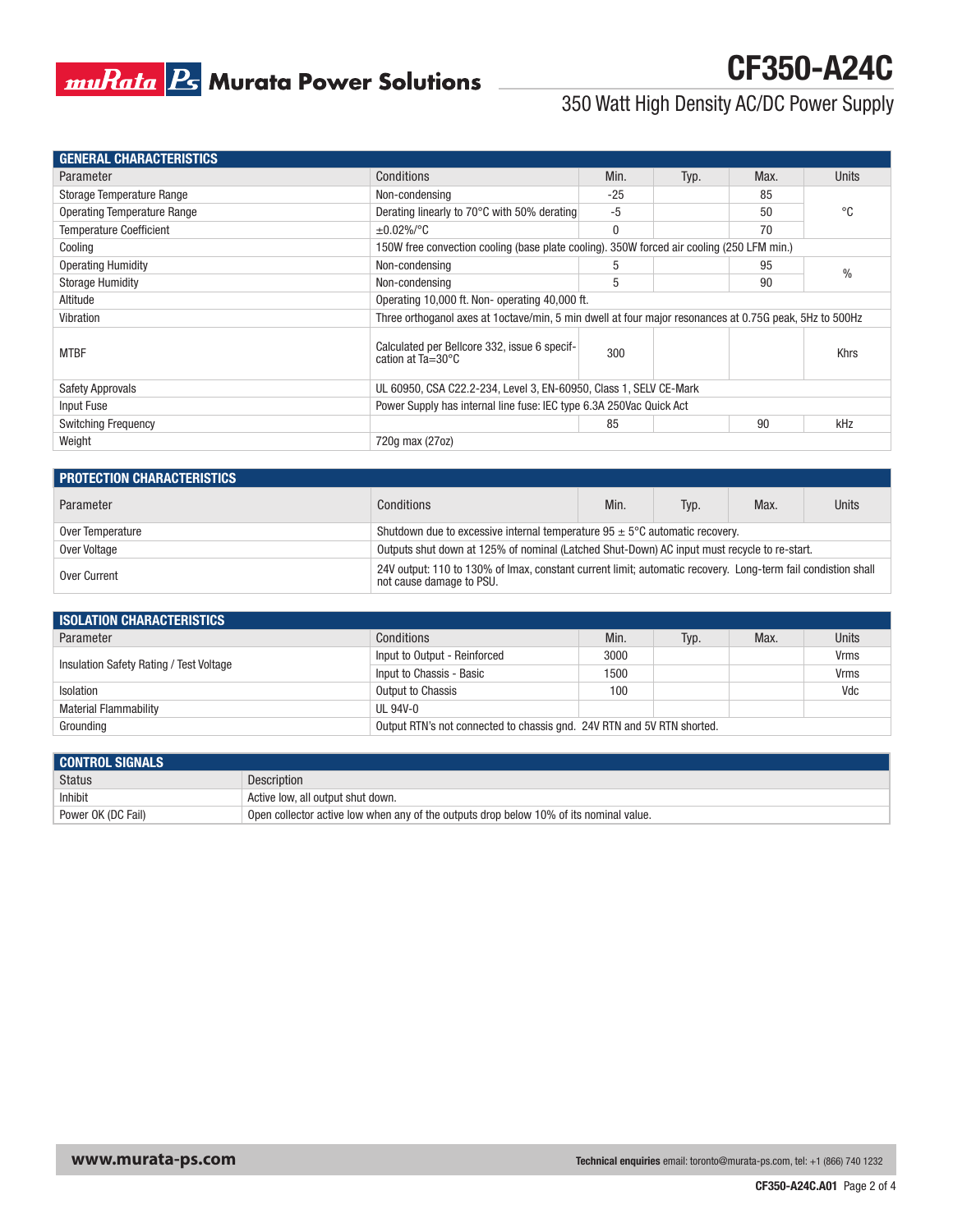### **muRata B** Murata Power Solutions

### 350 Watt High Density AC/DC Power Supply

CF350-A24C

| <b>EMISSIONS AND IMMUNITY</b>           |                          |                                                                                                               |
|-----------------------------------------|--------------------------|---------------------------------------------------------------------------------------------------------------|
| Characteristic                          | Description              | Criteria                                                                                                      |
| <b>Harmonics</b>                        | IEC/EN 61000-3-2         |                                                                                                               |
| Voltage Fluctuation and Flicker         | IEC/EN 61000-3-3         |                                                                                                               |
| <b>Emission Conducted</b>               | FCC / EN55022 (CISPR 22) | CLASS B, 6 dB Margin $-$ with an external line<br>filter Type 03SS-P-Q By High Lan or equivalent              |
|                                         |                          | 4kV contact discharge, Performance Criteria B                                                                 |
| <b>ESD</b>                              | IEC/EN 61000-4-2         | 8kV operational air discharge, Performance<br>Criteria B.                                                     |
| Electromagnetic Field                   | IEC/EN 61000-4-3         |                                                                                                               |
| <b>Electrical Fast Transients/Burst</b> | IEC/EN 61000-4-4         | 1kV for AC power port, 0.5kV for DC power I/O<br>and signals port, Performance Criteria B                     |
| Surge                                   | IEC/EN 61000-4-5         | 1kV differential mode and 2kV common mode                                                                     |
| <b>RF Conducted Immunity</b>            | IEC/EN 61000-4-6         | 3 Vac, 80% AM, 0.08-1kHz, Performance Criteria<br>A                                                           |
| <b>Magnetic Immunity</b>                | IEC/EN 61000-4-8         | 3 A/m at 50Hz, Performance Criteria A                                                                         |
| Voltage dips, interruptions             | IEC/EN 61000-4-11        | 20% reduction for 10ms - Criteria B, 60% for<br>100ms - Criteria C, 90% reduction for 5000ms -<br>Criteria C. |

#### OUTPUT CONNECTOR AND SIGNAL SPECIFICATION

| PIN | J1: Molex 26-48-1055 | PIN        | J3: HIROSE DF11-10DP-2DSA |
|-----|----------------------|------------|---------------------------|
|     | Chassis              |            | 24V Ishare                |
| 3   | Neutral              |            | $24V + RS$                |
| 5   | Phase                | $\sqrt{2}$ | 24V-RS                    |
|     |                      |            | DC Eail active low        |

| PIN | J2: Molex 26-48-1025 | J           | Return      |
|-----|----------------------|-------------|-------------|
|     | <b>Vsb RTN</b>       | $\sim$<br>U | +5V standby |
| -   | Vsb                  |             | None        |

| PIN   | V <sub>1</sub> |  | DC Fail active high |
|-------|----------------|--|---------------------|
| $V1+$ | $+DC$ output   |  | None                |
| V1-   | -DC output     |  |                     |

| PIN | J3: HIROSE DF11-10DP-2DSA |
|-----|---------------------------|
|     | 24V Ishare                |
| 2   | $24V + RS$                |
| 3   | 24V - RS                  |
| 4   | DC Fail active low        |
| 5   | Return                    |
| 6   | $+5V$ standby             |
| 7   | None                      |
| 8   | Inhibit                   |
| 9   | DC Fail active high       |
| 10  | None                      |